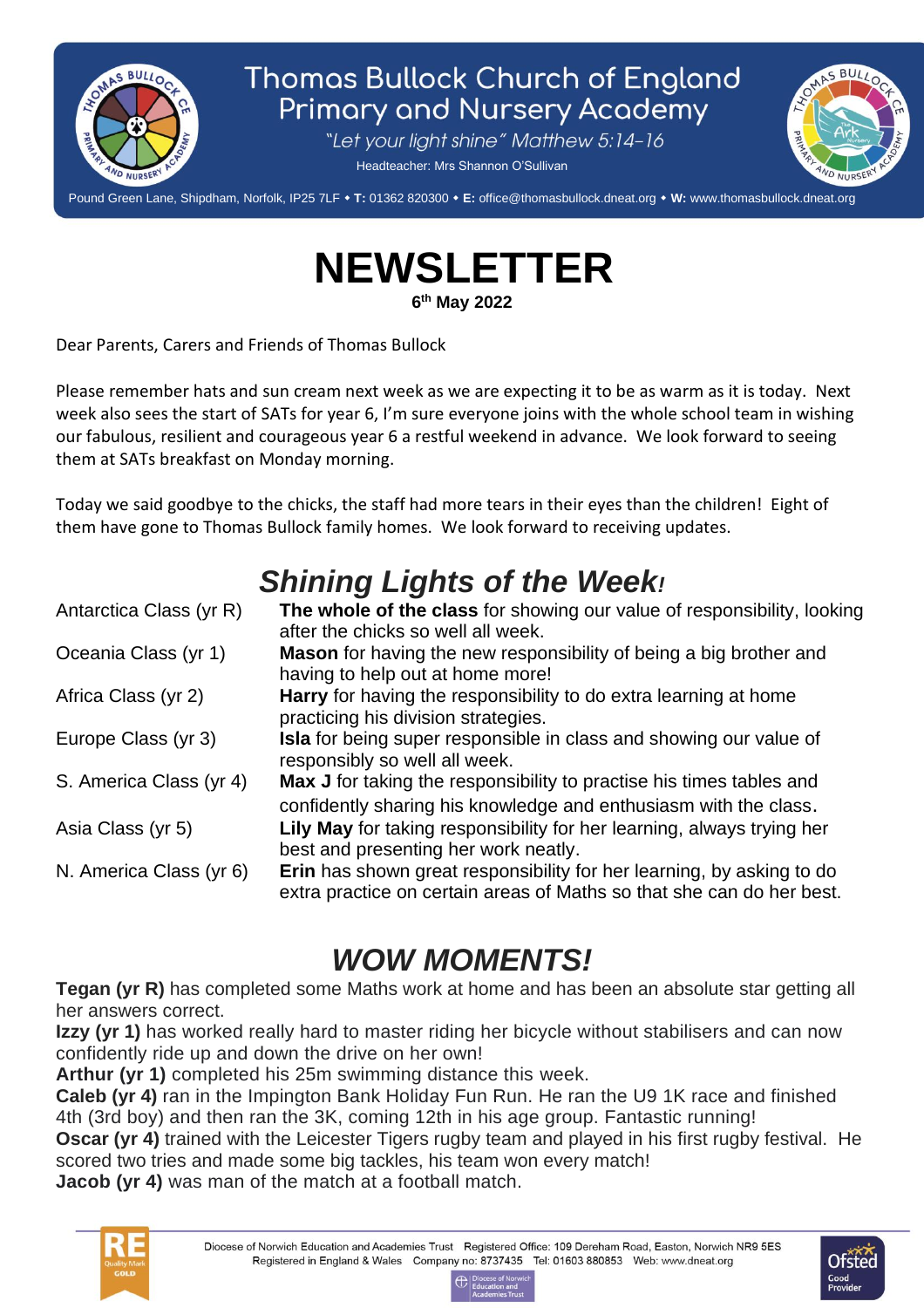

Please remember to continue to send in your *WOW* moments for achievements out of school <https://forms.gle/DV4RoVbQGpijcUMV7>

**The week's overall attendance – 98%**

## **OUR KEY LEARNING QUESTIONS OF THE WEEK**

| <b>Year Group</b>       | <b>Weekly Key Learning Question</b>                                                 |
|-------------------------|-------------------------------------------------------------------------------------|
|                         | What is it like to live in Scotland?                                                |
|                         | What is the climate like in Kenya?                                                  |
| $\overline{\mathbf{3}}$ | What are the different biomes of the world?                                         |
| $\overline{4}$          | What do we know about the Ancient Maya people and their                             |
|                         | cities?                                                                             |
|                         | How important was the British Empire and Trade during the<br>Industrial Revolution? |

#### **British Heart Foundation Fund Raiser**

Next Friday, 13<sup>th</sup> May is a non-uniform day. Wear something red for the British Heart Foundation. There will also be a cake stall at the end of the day and donations will be very much appreciated, just drop off any cakes to the school office. Thank you for your support.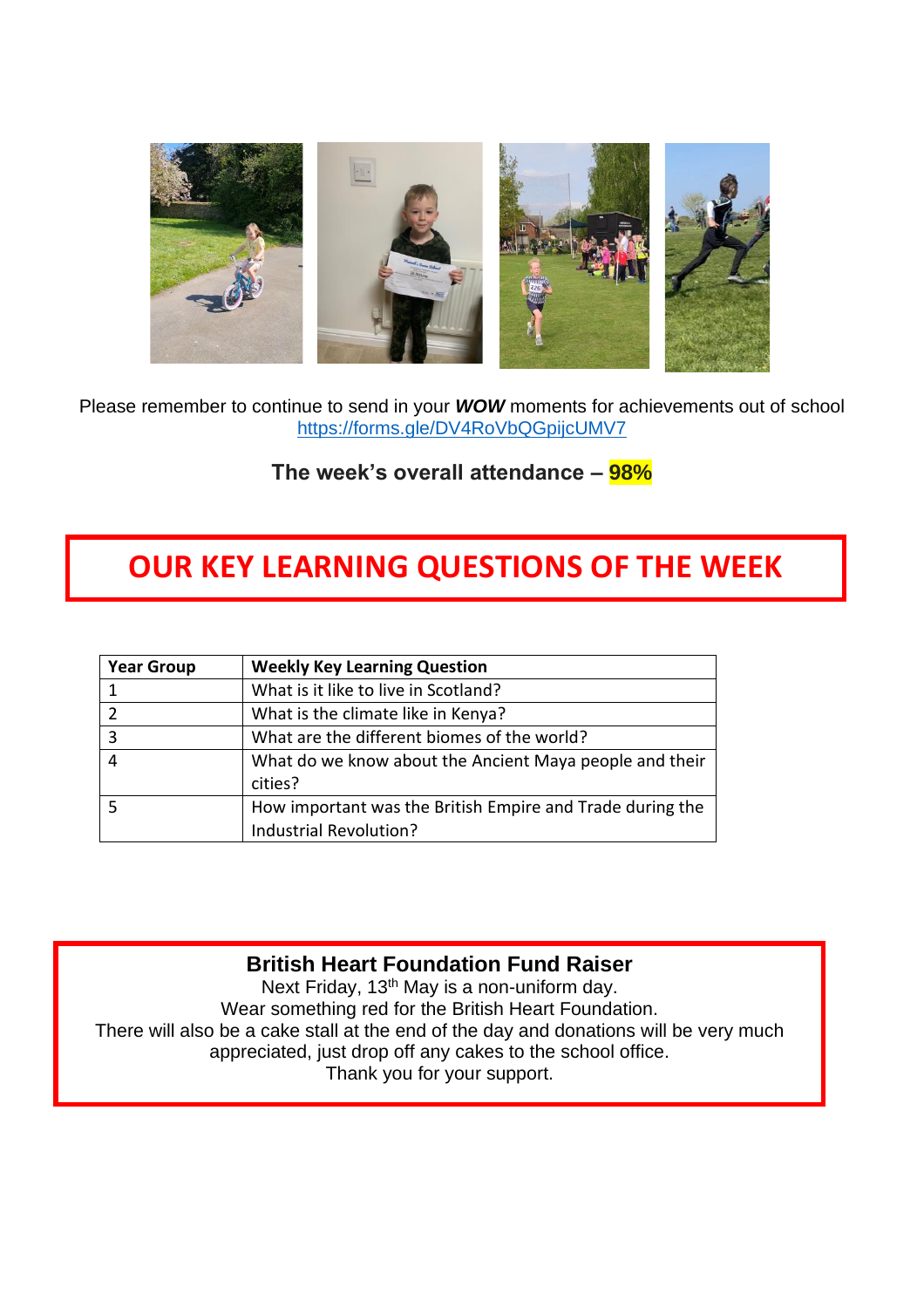#### **North America Class (yr 6)**

The children have been taking part in the daily mile and 5-minute fitness sessions.





#### **Oceania Class (yr 1)**

In science this week the class went for a Spring walk around the school grounds. The children saw blossom, heard birdsong, and of course got to meet our recently hatched chicks in school.





#### **Chicks**

.

The chicks have been travelling around the classes this week, with all year groups having the opportunity to handle them. Here are some photos of year 6 who took them outside for a short session.



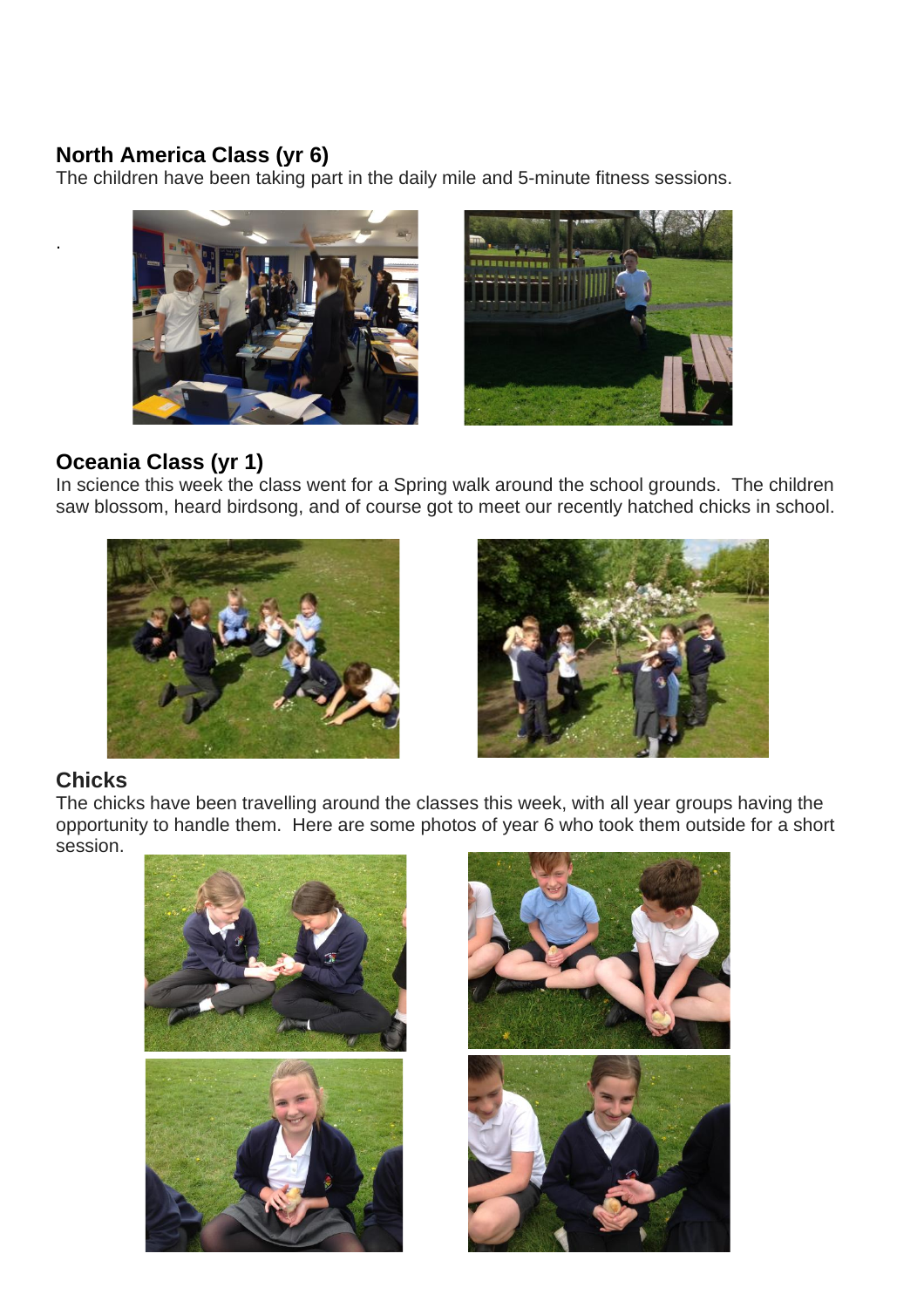# The Ark Nursery Newsletter



### This week

We had a shorter week this week, but still just as busy as usual! We learnt about the animals the tadpole met in the story of 'Teeny Weeny Tadpole' and came up with our own descriptive words and sentences for a picture of a pond setting. We used familiar nursery rhymes to enhance our knowledge of one more and one less.

We enjoyed creating lots of wonderful art in our stay and play session this week and had a fantastic forest school session with our Forest School Leader, Mrs G. Next week's stay and play focus is Funky Finger Fine Motor enhancements!





#### Next week

Our focus sounds next week will be k, u, b, f. Whilst observing our growing plants, we will read the story of 'A Seed in Need' which looks at the growth of a plant from seed to full flowering. We will recap 2D shapes before moving onto 3D shapes and their properties.

### Learning links at home

- Go on a nature walk in the sunshine. What natural objects can you find? Can you describe their shape? Group the curved objects and the straight objects
- Measure out the ingredients for and make some salt dough. Mould a tree, flower or plant. When it has dried, you could even paint it!